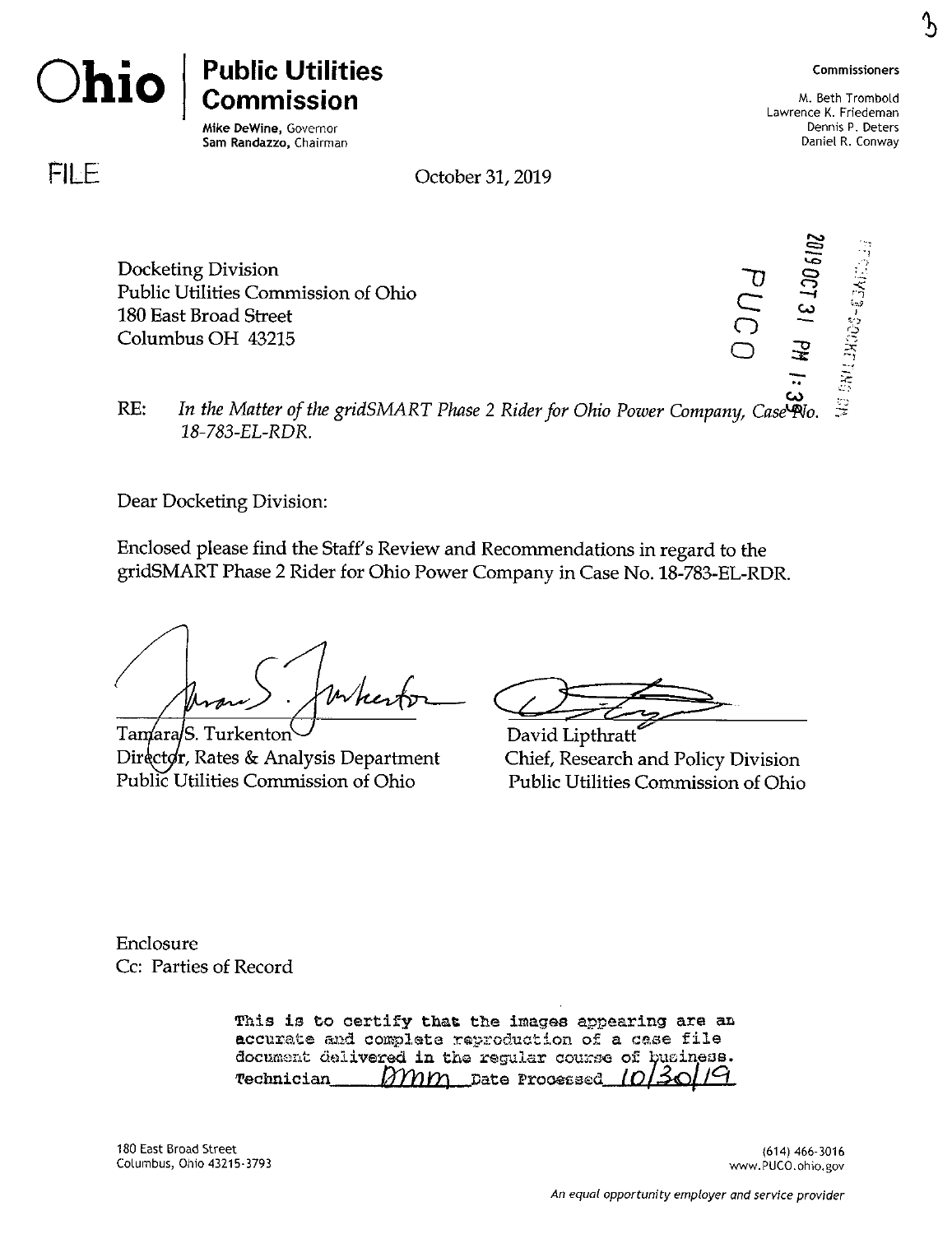#### **Ohio Power Company Case No. 18-783-EL-RDR**

## **SUMMARY**

On April 28, 2017, Ohio Power Company (Ohio Power or Company) filed to initiate this case in accordance with the February 1, 2017 Opinion and Order in Case No. 13-1939- EL-RDR (gridSMART Phase 2 Order). The gridSMART Phase 2 Order requires the Company to move approved Phase <sup>1</sup> assets to the DIR, and to transfer any unrecovered O&M balance into the gridSMART Phase 2 rider. The order also requires quarterly filings with automatic approval 30 days after the filing unless otherwise determined by the Commission.

On January 29, 2019, Ohio Power filed its update for the fourth quarter 2018. Staff began its audit after the rates from the fourth quarter became effective Cycle <sup>1</sup> March 2019. During the course of the audit. Staff reviewed O&M expenses and revenues as well as the addition of capital assets from January 2018 through December 2018.

# **STAFF REVIEW AND RECOMMENDATIONS**

In its review, Staff examined the as-filed schedules for consistency with the Commission's Opinion and Orders in previous gridSMART cases to ensure proper accounting and regulatory treatment was applied. The audit consisted of a review of the financial statements for completeness, occurrence, presentation, valuation, allocation and accuracy. Staff conducted this audit through a combination of document review, interviews and interrogatories.

Additionally, Staff examined the capital assets that were placed in service by the Company. Staff accomplished its review through examining Company plant records and by conducting a series of on-site physical inspections of selected assets located at Company-owned facilities and in residential areas. Through the inspections, Staff sought to verify that the assets selected for review are being used by the Company to provide service to customers.

Staff has completed its review of the filing and finds that the Company has appropriately included in its gridSMART rider only those costs that are incurred as a result of serving its retail customers in Ohio, with the exception of the following recommended adjustments totaling \$114,077.

#### **Maintenance of Station Equipment - Various Expenses**

In a response to a Staff data request, the Company identified various expenses related to maintenance of station equipment that it would no longer seek recovery for through the rider. Therefore, Staff recommends reducing the rider by the total amount of the identified expenses, which is \$105,015.